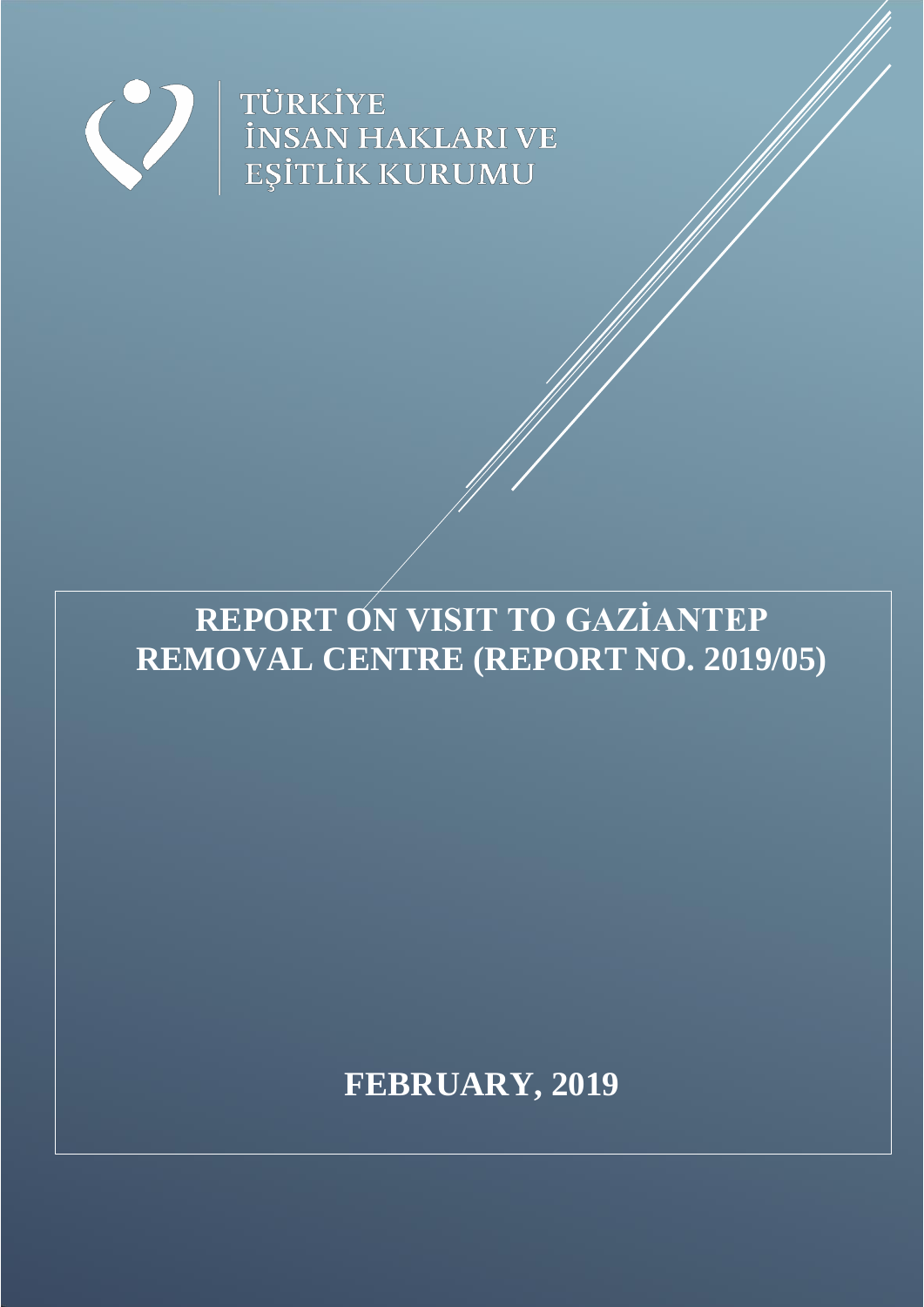# **CONTENTS**

| A. |                                                                        |  |  |
|----|------------------------------------------------------------------------|--|--|
|    |                                                                        |  |  |
|    |                                                                        |  |  |
|    |                                                                        |  |  |
|    |                                                                        |  |  |
|    |                                                                        |  |  |
|    |                                                                        |  |  |
|    |                                                                        |  |  |
|    | C.2. FINDING, OBSERVATION AND INTERVIEWS AS TO MANNERS, BEHAVIOURS AND |  |  |
|    |                                                                        |  |  |
|    |                                                                        |  |  |
|    |                                                                        |  |  |
|    |                                                                        |  |  |
|    |                                                                        |  |  |
|    |                                                                        |  |  |
|    |                                                                        |  |  |
|    |                                                                        |  |  |
| D. |                                                                        |  |  |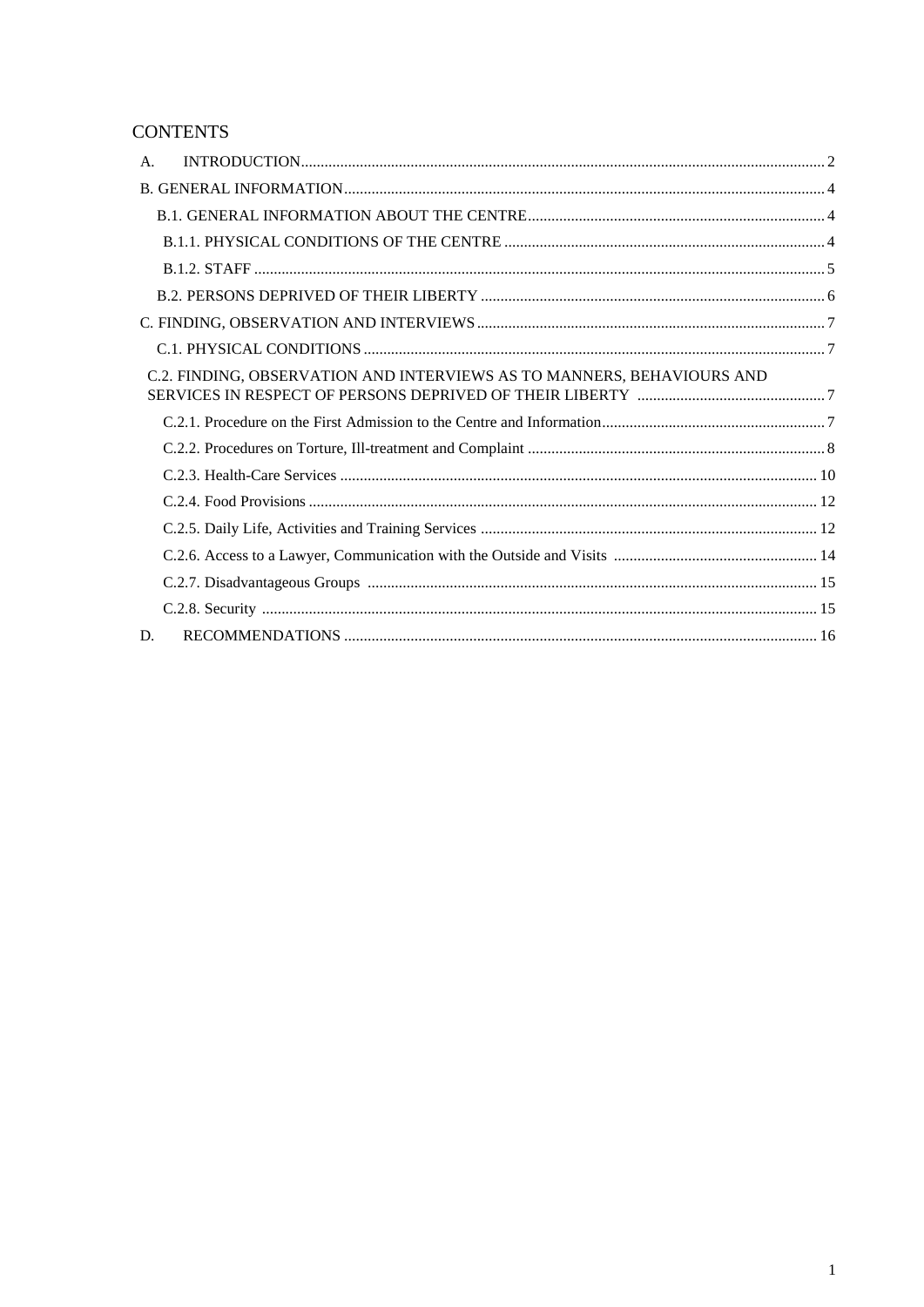### <span id="page-2-0"></span>**A. INTRODUCTION**

- 1. Human Rights and Equality Institution of Turkey ("HREI") was established by the Law no. 6701 and aims to work on the basis of human dignity, towards protection and promotion of human rights, ensuring individuals' right to equal treatment, prevention of discrimination in the exercise of legally recognised rights and freedoms and which will carry out actions in line with these principles, effectively fight against torture and ill treatment.
- 2. On 14 September 2005 Turkey signed Optional Protocol to the Convention against Torture and Other Cruel, Inhuman or Degrading Treatment or Punishment ("OPCAT"). The objective of the OPCAT which entered into force upon being ratified in 2001 and became binding for Turkey is: *"to establish a system of regular visits undertaken by independent international and national bodies to places where people are deprived of their liberty, in order to prevent torture and other cruel, inhuman or degrading treatment or punishment."<sup>1</sup>*
- 3. Pursuant to Article 9/1-ı of the Law no. 6701 on the HREI, acting as the National Preventive Mechanism ("NPM") within the framework of the provisions of the OPCAT is one of the duties of the Institution. Under Article 2/1-k of the Law, NPM is: "*The system put in place to carry out regular visits to places where persons are deprived of their liberty within the framework of the Optional Protocol to the United Nations Convention against Torture and Other Cruel, Inhuman or Degrading Treatment or Punishment*".
- 4. Removal centres are one of the places where persons are deprived of their liberty or protected, and the main basis is found in the Law no. 6458 on Foreigners and International Protection. Article 58 of the Law no. 6458 reads as follows: "(1) foreigners subject to administrative detention shall be held in removal centres, (2) the removal centres shall be operated by the Ministry. The Ministry may have these centres operated by public institutions and agencies, the Turkish Red Crescent Association or non-profit associations with expertise in the field of migration by means of a protocol, (3) the principles and procedures related to the establishment, management, outsourcing, inspection of removal centres and the transfer of foreigners subject to administrative detention to removal centres for removal purposes shall be regulated

 $\overline{a}$ 

<sup>1</sup> Amnesty International, Combating Torture: A Manual for Action, 1. Print, London, 2003, p. 141-142.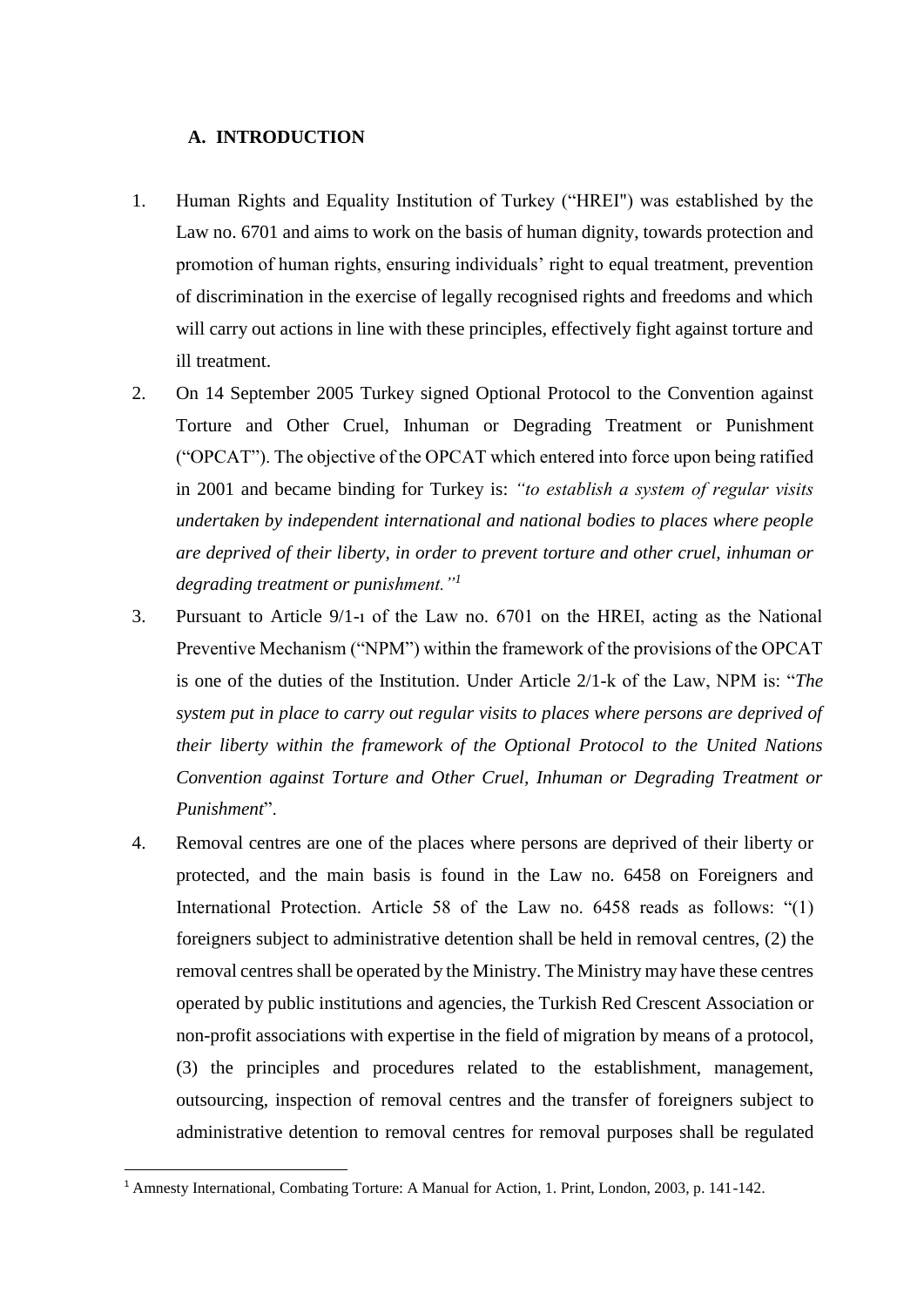with a Directive."

- 5. According to Article 3/1-ç of the Regulation on "Establishment, Management, Operation, Outsourcing the Operation of and Auditing the Reception and Accommodation Centres and Removal Centres" which was entered into force upon being promulgated in the Official Gazette no. 28980 and dated 22 April 2014 prescribed that "*the removal centres are the centres which are established in order to accommodate the foreigners, who have been held under administrative surveillance, and keep them under control; and directly operated or operated by the public institutions and organisations, the Turkish Red Crescent or associations, which work for public interest and have expertise in the field of immigration, by making a protocol.*"
- 6. Pursuant to Article 9/1-m of the Law no.6701, "*following and assessing international developments in areas of human rights and non-discrimination, cooperating with international organisations working in the field within the framework off relevant legislation*" are among the duties of the HREI.
- 7. On 18 October 2016 at the first stage of the "Project on the Role of National Preventive Mechanisms in Detention of Immigrants" which was run by the cooperation of the United Kingdom National Preventive Mechanism and the Oxford University, a visit was paid to our institution. Within the scope of the Project in question, similar visits have been organised to our country as well as to countries that receive intensive migration such as Greece, Italy and Hungary. At the second phase, Greece and Turkey were included in the Project due to being the most affected countries from migration. The aim of this phase is to stand close examination of the manner how the national preventive mechanisms monitor the detention centres in which the illegal immigrants are kept; to share information and experience on the subject between national preventive mechanisms in the United Kingdom, Greece and Turkey; to support the strengthening of capacity of the centres; and to pave the way for new cooperation opportunities.
- 8. In accordance with the Project on the Role of National Preventive Mechanisms in Detention of Immigrants and pursuant to Article 9-1/j of the Law on the Human Rights and Equality Institution of Turkey (the Law no. 6701), on 12 September 2018 an announced visit was organised to the Gaziantep Removal Centre upon the order of the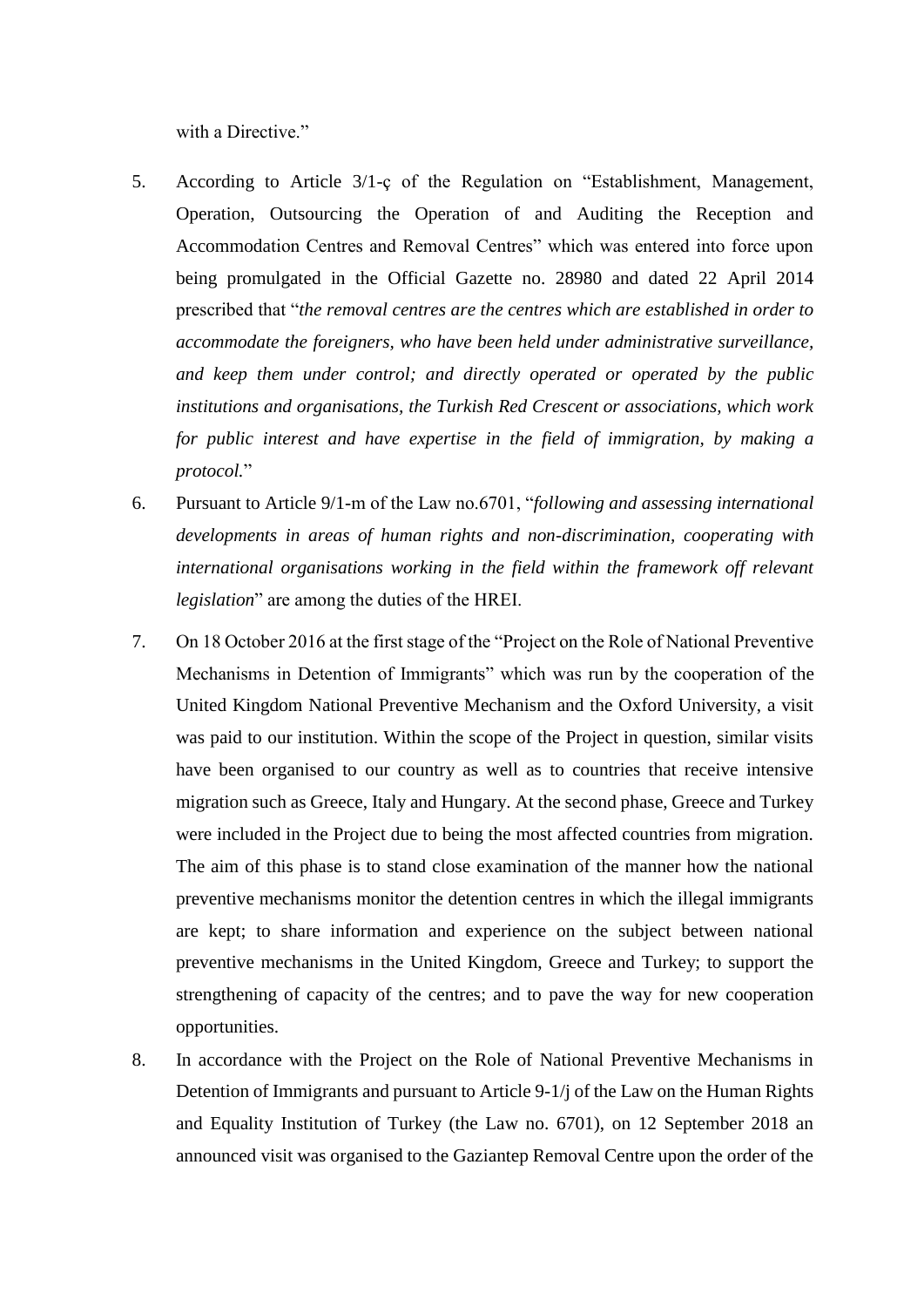Presidency of HREI (order no. 16949670-704.02-3229 and dated 4 September 2018).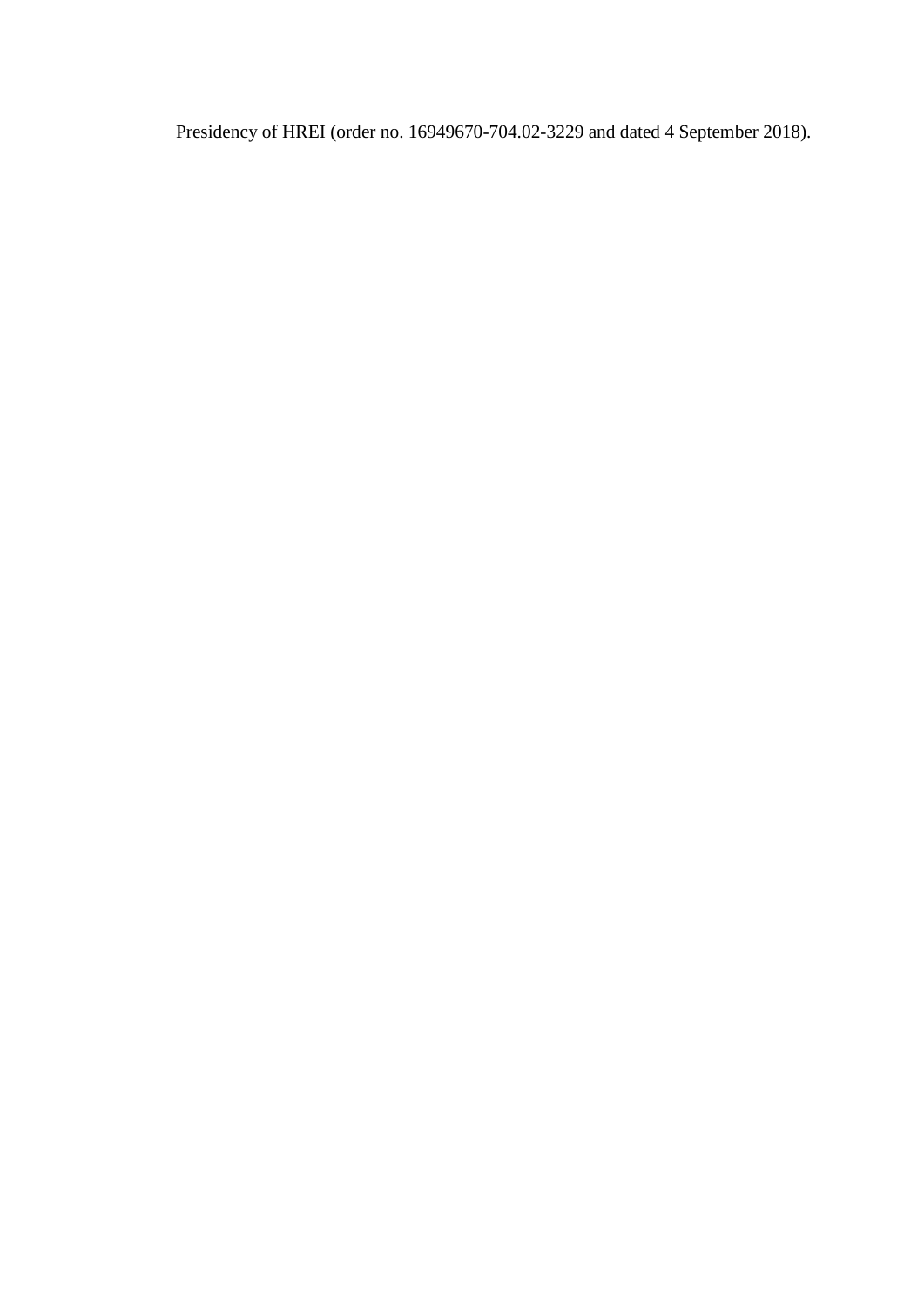- 9. The visit was carried out by Abdulmuttalip Zararsız (Coordinator for NPC, HREI), Dr. Abdulhamit Yağmurcu (Foreign Relations and Project Unit Specialist), Çiğdem Çelik and Merve Sisli (Experts) and Hindpal Singh Bhui and Gavriella Moris who work for the United Kingdom NPM.
- 10. This report includes, in the context of the national and international norms, an examination of findings, observations and complaints received during the monitoring visit conducted at the Gaziantep Removal Centre on 12 September 2018 within the framework of the research project carried out at the Oxford University as regards the conditions of the centres where the immigrants are kept and monitoring of those conditions, and within the scope of the duty of National Preventive Mechanism (NPM) of our institution.

### <span id="page-5-0"></span>**B. GENERAL INFORMATION**

### <span id="page-5-1"></span>**B.1. GENERAL INFORMATION ABOUT THE CENTRE**

11. The Gaziantep Removal Centre ("the Centre") was conceptualised as a project in 2008. It is one of the six reception and accommodation centres entered into service in 2016. However, the Centre has been used as a removal centre since 2016 with the Protocol prepared according to the need as a result of the developments in the Middle East. The construction of the Centre was financed by 75% EU and 25% national capital.

### <span id="page-5-2"></span>**B.1.1. PHYSICAL CONDITION OF THE CENTRE**

- 12. The centre was built on an open area of  $17.258 \text{ m}^2$  with a closed area of 4.417 m<sup>2</sup>.
- 13. The additional materials (window grills, wire fence on exterior walls) were installed for the security reasons when it was changed into removal centre due to the fact that the Centre was constructed as a reception and accommodation centre in the first place.
- 14. The Centre has capacity for 750 persons.
- 15. Each room has six beds in a total of 123 standard rooms. The space per person measures approximately 4-4,5  $m^2$ .
- 16. There are also 3 rooms for disabled persons.
- 17. The materials for bed are provided for those who are deprived of their liberty (hereinafter "detainee" or "inmate") by the Centre after their admission. The personal stuff such as blanket, duvet cover, pillow etc. is given for each person who is deprived of his liberty. There are cabinets in the rooms in which each foreigner can put their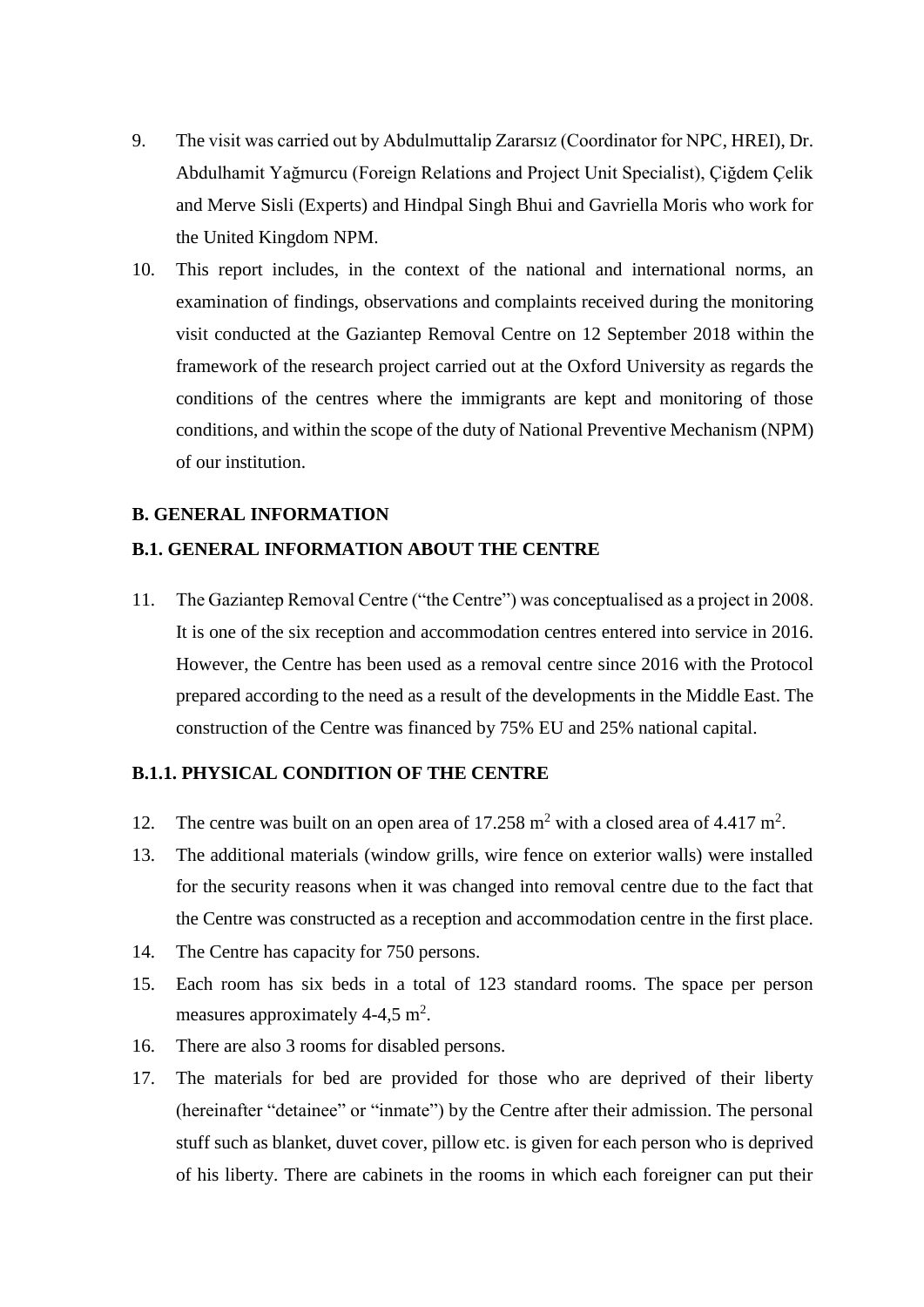personal belongings.

- 18. Smoking is prohibited in the rooms; however there are separate rooms for smoking on the floors.
- 19. The families at the Centre stay in the "Family Floor" with their children. Each family has one room. Except the families, men and women are accommodated separately. In this context, the Centre has a block for men, while single women are kept in the rooms on the family floors.
- 20. Natural gas is used for heating.
- 21. Persons have access to hot water for 24-hour.
- 22. The Centre has a multi-purpose hall, a library and an indoor sports hall.
- 23. There is a unit which is used as prayer room. The prayer room was not allocated to any religion; however, as the majority of those held in the Centre are Muslims, the room is heavily used by them.
- 24. There are also 10 rooms for visits. Interviews with lawyers are conducted in a separate soundproof-room.
- 25. The Centre has two isolation rooms (soft room<sup>2</sup>).

# <span id="page-6-0"></span>**B.1.2. STAFF**

- 26. A total of 132 staff are employed at the Centre including a director, 4 provincial migration experts, a social worker, a civil servant, 2 psychologists, a food engineer, a teacher, 5 technical staffs, a welder, a doctor, 4 nurses, 87 private security officers, 18 cleaning staffs, 4 interpreters and 1 driver. The number of women working in the centre is 25.
- 27. The interpreters can translate in Russian, Farsi, Urdu, Turkmen, Uzbek, Pashto, Arabic and Finnish and, if necessary, external interpreting services are available.
- 28. Within the scope of the International Organisation for Migration Project, it was stated that security officers working in the centre are provided with one-day human rights training, and in-service curriculum for the staff is planned in cooperation with the Directorate General of Migration Management, and a number of training has been organised for different staffs on the subjects such as basic human rights, child rights, working with disadvantaged groups, trauma and victim identification process, gender

 $\overline{\phantom{a}}$ 

<sup>&</sup>lt;sup>2</sup> The room covered with sponges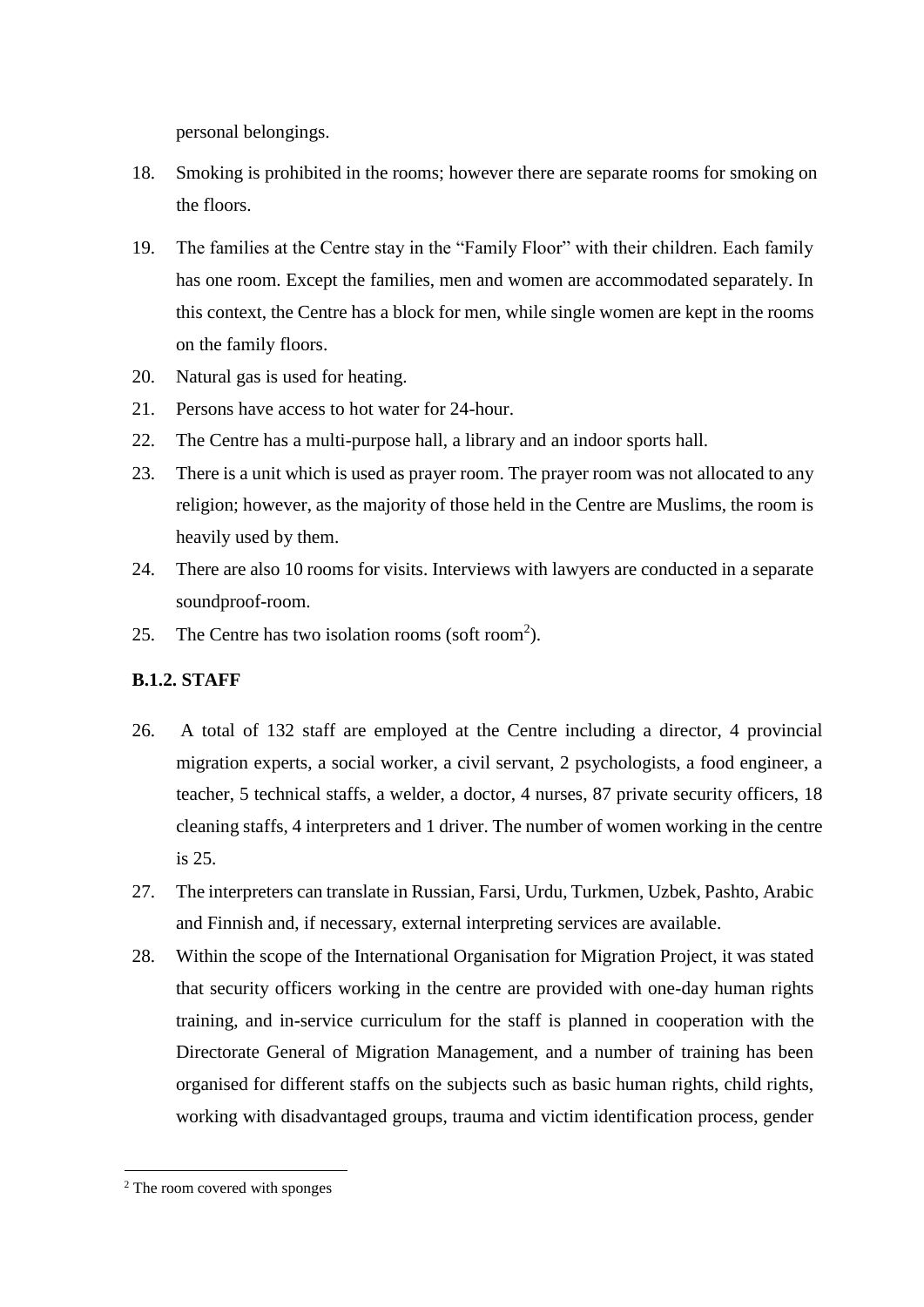equality, cultural differences, social psychology, immigrant psychology, supervision of removal centres, deportation procedures, international protection application procedures and crisis response. However, no special training was provided to staff to investigate and document torture and ill-treatment.

# <span id="page-7-0"></span>**B.2. PERSONS DEPRIVED OF THEIR LIBERTY**

- 29. It has been stated that foreigners are kept above the capacity in the Centre due to the border crossings of the people of Afghanistan in recent months and the number of detainee in the Centre at the date of the visit is 808.
- 30. There are 554 Afghans, 139 Syrians, 47 Pakistani, and 28 Iraqi nationals deprived of their liberty in the Centre. In addition, Palestinians, Georgia, Turkmenistan, Tunisia, Egypt, Nigeria, Kazakhstan, and Azerbaijan nationals are also accommodated in the Centre.
- 31. The detainees in the Centre consist of one hearing-impaired, 26 women, 2 pregnant and 3 breastfeeding mother (one woman is both breastfeeding mother and pregnant), 12 families and 35 children, and 2 people who are over 65 years old.
- 32. The period for administrative detention is envisaged as six months. It is possible to extend this period for another six months by the order of the Governorship. The persons who have stayed in the Centre for 12 months are not kept in the Centre in any way, and they are released with the obligation of sign. It has been stated that the persons who have a travel document are sent back within 15-20 days, but this period may be extended for those who have not a travel document due to the contact of the embassies of the country where they have nationality and the attempt to obtain the document.
- 33. Syrian citizens are not sent back to their countries because of the civil war; they can be sent back to their countries if they complete the voluntary leave forms. Volunteer forms are only available to Syrian citizens.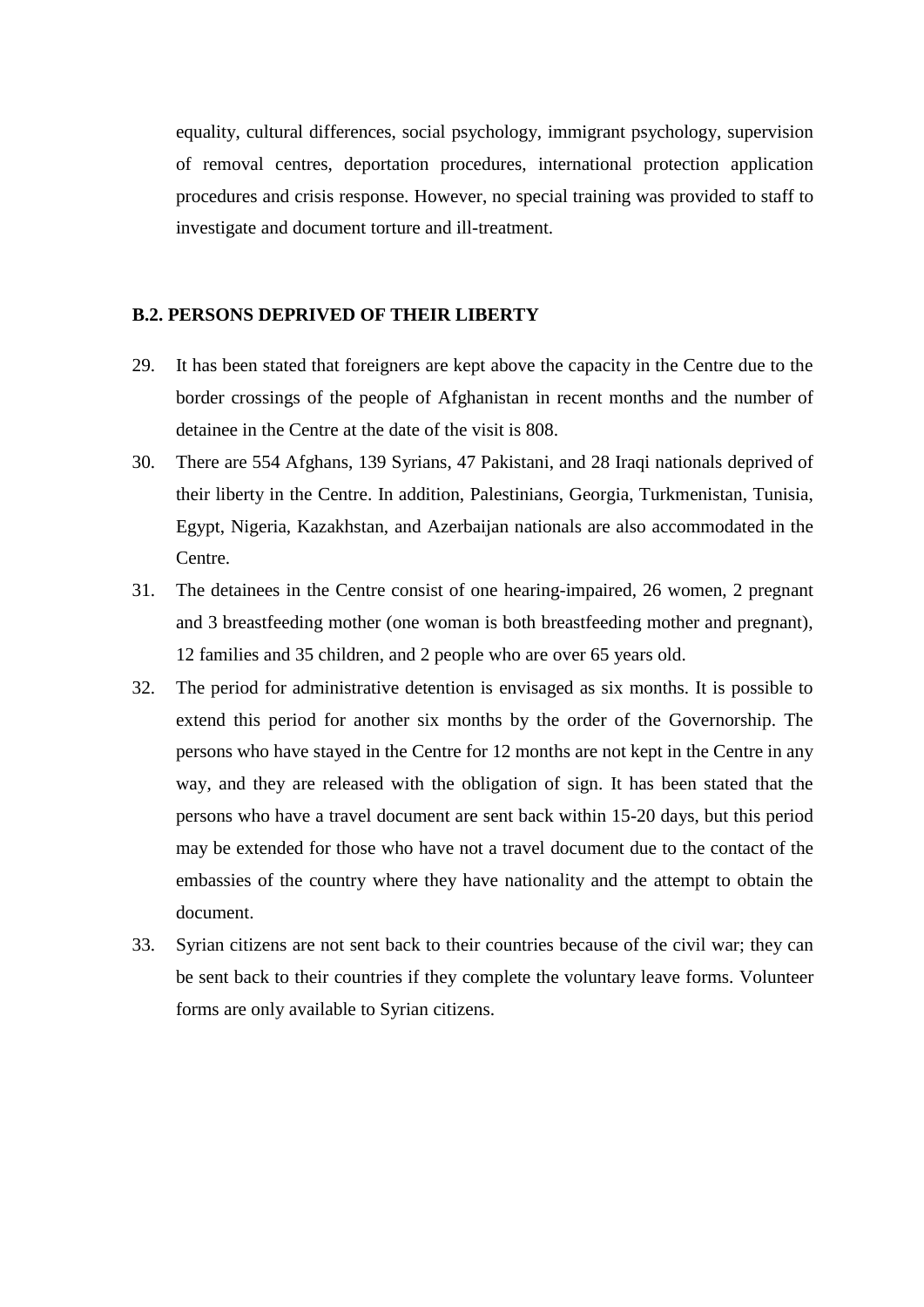# <span id="page-8-0"></span>**C. FINDING, OBSERVATION AND INTERVIEWS**

# <span id="page-8-1"></span>**C.1. PHYSICAL CONDITIONS**

- 34. It has been observed that the physical conditions of the Centre are generally in good state.
- 35. In order to prevent any trouble between the persons deprived of their liberty; it has been stated that their nationalities and ages are taken into consideration when they are placed in the floors and rooms, each individual is interviewed, and each person has a bunk bed; however, the population which is above the capacity sleep on a bed on the floor.
- 36. It has been observed that the rooms have sufficient daylight and adequate ventilation, and railings are installed on the windows for security reasons. Each room is equipped with a bathroom and toilet.
- 37. It has been stated that the corridors of the floors where the detainees stay are disinfected every day; if the rooms are empty, they are cleaned before a new detainee comes, and shelter and the bed covers are changed; the Centre is disinfected and painted at certain intervals. The rooms are cleaned by the detainees and equipment required for the cleaning is provided by the Centre. During the visit, it has been observed that the Centre is clean.
- 38. Crib is given for new-born and the rooms are decorated.
- 39. The staffs of the Centre pick up dirty clothes and wash them free of charge. However, it has been noted that the foreigners would like to wash their clothes themselves. In such situation, detergent is provided to them.

# <span id="page-8-2"></span>**C.2. FINDING, OBSERVATION AND INTERVIEWS AS TO MANNERS, BEHAVIOURS AND SERVICES IN RESPECT OF PERSONS DEPRIVED OF THEIR LIBERTY**

### <span id="page-8-3"></span>**C.2.1. Procedure on the First Admission to the Centre and Information**

- 40. Those deprived of their liberty are brought to the Centre after general judicial examination carried out by law enforcement officers.
- 41. At the entrance to the Centre, the detainees and the accompanying goods are passed through the x-ray device. Primarily, the identity information and file of the foreigners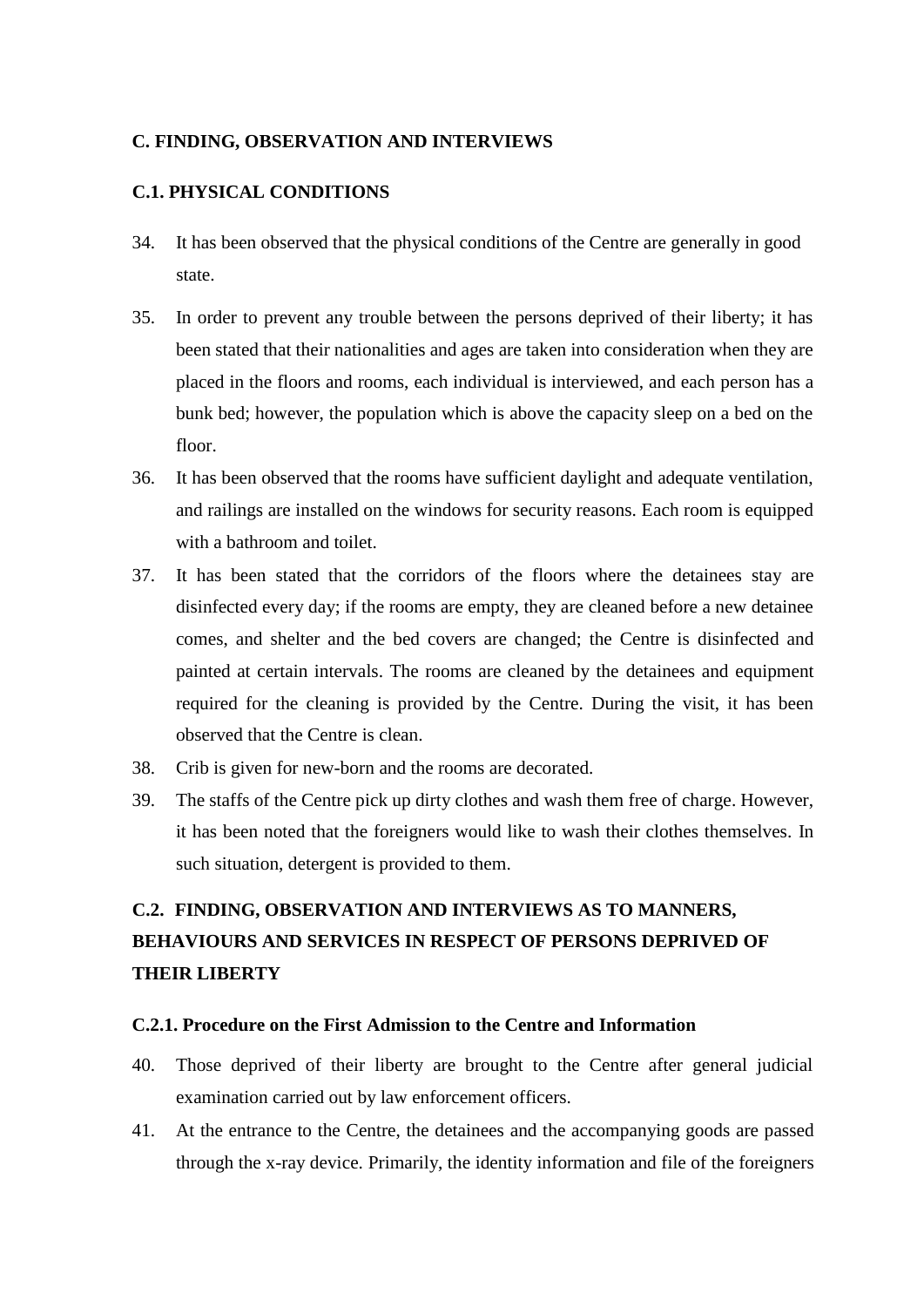admitted to the Centre by the law enforcement officers are examined. Their valuable belongings are secured. Subsequently, their finger prints were recorded and their photos are taken and then they are placed in the rooms.

- 42. At the first entrance to the Centre, the detainees and their belongings are searched. It has been stated that clothes such as jackets and coats on the detainees are removed in cabinets; people are not searched while they are naked or while they wear only underwear and they are only searched by hand with their clothes on. This situation has been approved during the interviews with the detainees. Female detainees are searched by female staff. In addition to this, a form is filled in at the entrance indicating that valuable belongings and money of foreigners are secured; a sample of the form is given to the administration and a sample is given to the foreigner; and the person can get his money by using this form as needed.
- 43. During interviews with the detainees, it has been observed that these persons are generally informed about the reasons for their detention in the Centre.
- 44. At the entrance, it has been seen that the rights of detainees are explained and there are information brochures in different languages. Those brochures are present in the section where the detainees are first accepted to the Centre and where the body search is performed, as well as in the cafeteria. Additionally, it has been observed that information regarding the rules that should be followed by the detainees is hung on boards in different languages in the common areas.

### <span id="page-9-0"></span>**C.2.2. Procedure as regards Complaint**

- 45. It has been stated that the life conditions in the Centre are monitored monthly by the Turkish Red Crescent and that no one has applied for the allegation of torture and illtreatment during the last year.
- 46. There is no disciplinary punishment in the Centre, no restriction on the rights of the detainees in any case, but in isolation rooms called interest rooms, people are kept in order to calm, to prevent harm to themselves or to others. The period of detention in the isolation room is at the outset applied as an hour, and if necessary, this period may be extended. It has been stated that the isolation rooms are monitored by camera and the entrances and exits are recorded, and one person was taken to the isolation room in the last two months. It has been noted that psychologist support is provided in such cases.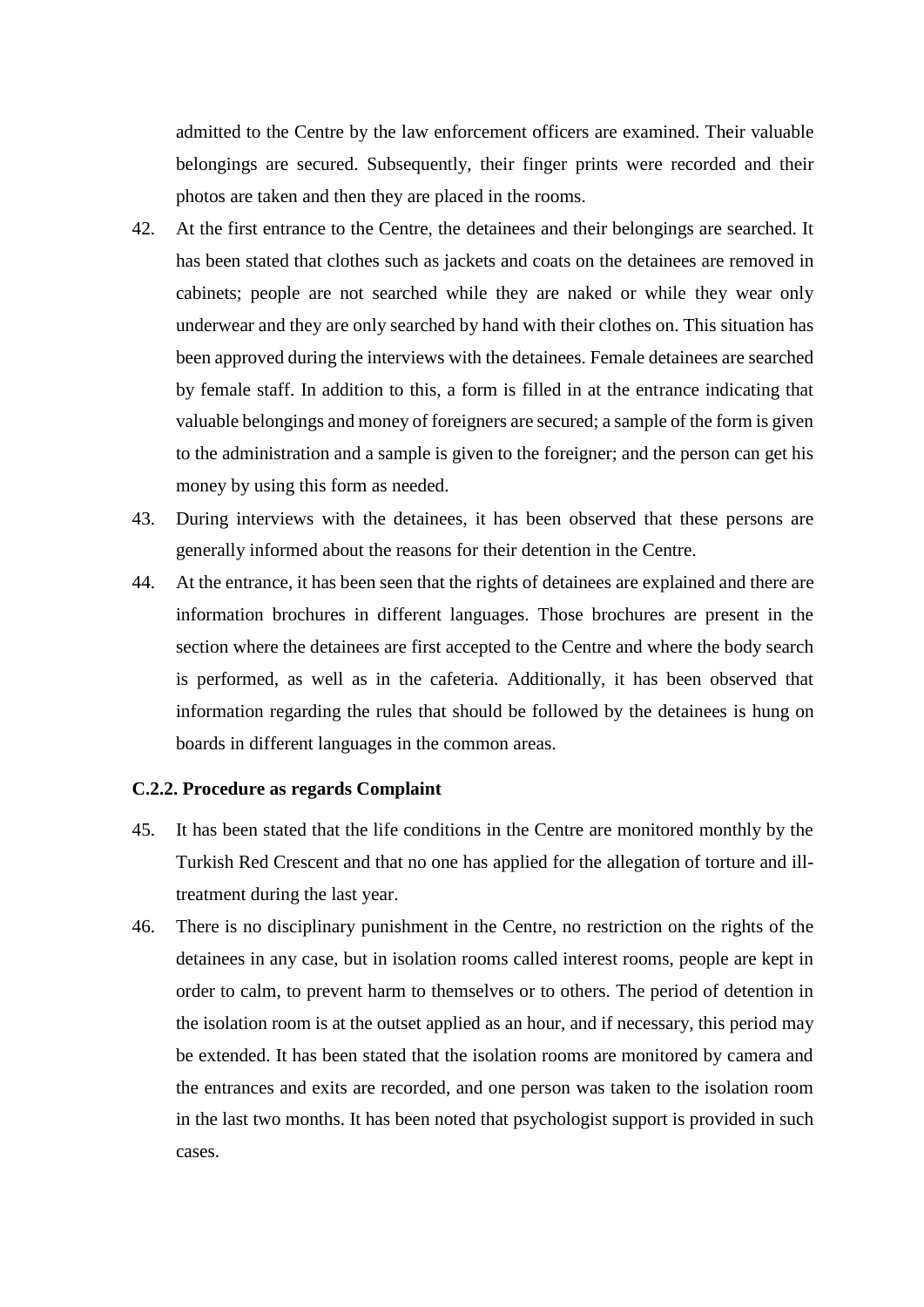- 47. In the interviews with the detainees, it has been alleged that employees were disrespectful to them, listened to loud music at night, one of the security officers on the family floor treated hard and reprimanded the inmates.
- 48. During the interviews, one person claimed that a staff at the night shift hit the head of his child next to table and locked him in the room with his children for 3 hours. His claims were recorded and a report in respect of the incident was drawn up (see Annex 1). The report in question was submitted to the administration. According to the "Information Report" submitted by the Centre, a foreigner stated that he had been misunderstood; he tried to tell that his child had been referred to the hospital; however; the staff told him to go to the room because he was not aware of the situation; after that another staff came and took him to the hospital. The person concerned did not wish to initiate proceedings or did not file a complaint (see Annex 2).
- 49. One of the inmates stated that one of the security officers held her arm firmly while she was outdoor yard and attempted to hit her but did not, about fifteen days before the date of the visit. Two detainees were heard as witnesses as regards the allegations in question and their statements were recorded in a report (see Annex 3). This report was submitted to the administration. The defence submission of the relevant security officer was heard as to the said allegations (see Annex 4). The security officer alleged that the inmate had beaten her child; he had intervened in the situation by holding her arm since the inmate had continued to beat the child despite his warnings; the inmate had sworn and insulted him; thereupon they had quarrelled verbally. However, no information report or document drawn up in respect of the relevant inmate was submitted.

50. During the visit, one of the members of the delegation stated that a security officer had hit a detainee in the main cafeteria of the Centre during the dinner. Thereupon, the footages of security camera were analysed and it was established that the security officer had hit the detainee's head slightly around 06:30 p.m. A report was drawn up in respect of the incident (see Annex 5). The administration heard the defence submissions of the security officer (see Annex 6), and the detainee was also asked about the incident. According to the "Information Report" submitted by the administration, the detainee stated that the private security officer had touched his head and warned him to move while he had been talking; the security officer had not hit his head; and he did not wish to initiate proceedings or file a complaint against the security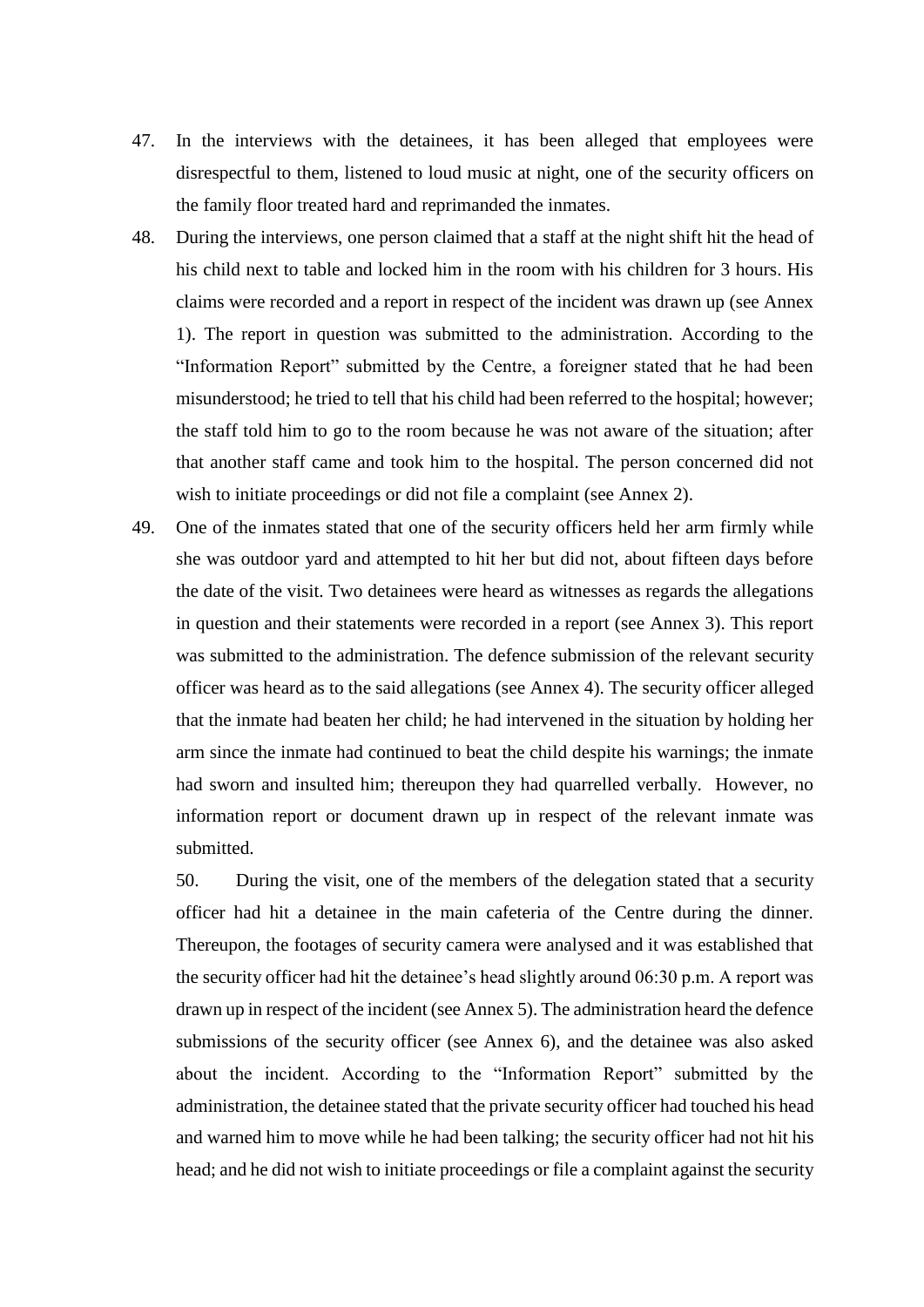officer (see Annex 7).

- 51. No information was provided about any judicial proceedings concerning the above allegations and incidents.
- 52. The administration has stated that the petitions of the detainees are responded within an average of 2 weeks. There are also complaint boxes on the floors. However, in general, it has been established that although the boxes are full, they are not emptied and no specific day was set for the opening of the complaint boxes.
- 53. It has been stated that during the admission to the Centre and leaving the Centre, the detainees are taken for the medical examination by the police officers in order to establish whether there are signs of battery or coercion on their bodies.
- 54. It has been stated that a detainee died in hospital and the cause of death was natural (heart attack).

### <span id="page-11-0"></span>**C.2.3. Health-Care Services**

- 55. There is a health unit and infirmary in the Centre. Since the General Directorate of Migration Management does not have health staff, the Ministry of Health assigns them. In this context, it has been stated that there are 1 doctor and 4 nurses assigned from the Provincial Health Directorate and there is always a nurse in order to provide service for 24-hour. It has been noted that at the health unit, detainees' health status is checked and outpatient treatments are performed. If necessary, or when an uncommon disease in Turkey occurs, detainees are referred to a specialist doctor. In addition, the kids younger than 2 year-old are vaccinated and their health status is checked.
- 56. It has been further pointed out that detainees' health status, psychological disorders, chronic diseases, drug use, pregnancy status and whether they need for urgent medical assistance are established by the "Pre-Assessment Form". According to these issues, necessary measures are taken and additionally, while detainees are leaving the Centre, they are medically checked and a medical report is drawn up.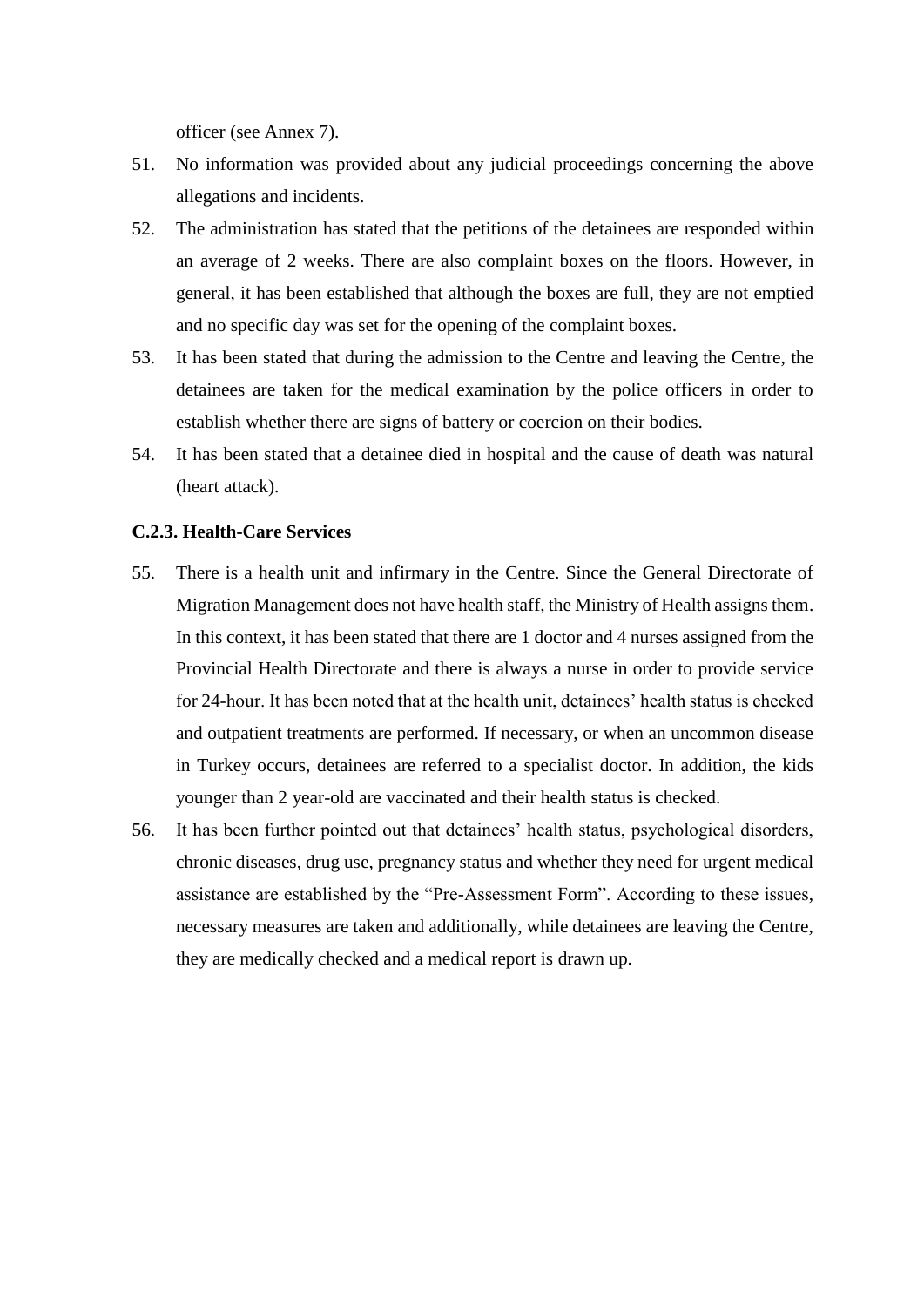- 57. If necessary, an ambulance is sent from the district. Where there is an emergency, the nurses at the Centre make the first medical intervention; the 112 emergency services hotline is called; and patient is taken to hospital. It has been stated that the ambulance reaches at the Centre in 5 or 10 minutes.
- 58. It has been stated before the date of visit, due to the outbreak of an epidemic diarrhea in the district, the said epidemic was also experienced in the Centre. Thereupon, the medical treatments were administered; food menus were changed during that period and diarrhea-appropriate menus were given with plenty of water; the water was disinfected against dysentery; and food samples have been under analysis against the possibility of food poisoning. It has been also noted that except the epidemic diarrhea, there is no epidemic and no detainee having infectious disease in the Centre. After the epidemic diarrhea in the Centre, a room was prepared in order to be used as observation room.
- 59. Those deprived of their liberty cannot keep their medicines in their rooms in order to prevent suicide. Medicines are stored in the medicine cabinet and can be taken with a security officer.
- 60. In interviews with those deprived of their liberty, it has been claimed that certain pregnant women were not referred to the gynaecologist, for example; a 2-month pregnant woman did not go to the gynaecologist during her stay at the Centre. Additionally, it has been also alleged that kids of a woman, who has been accommodated in the Centre for more than 10 months, have heart disease and they have to be medically checked at intervals of 6 months. However; the kids could not be medically examined.
- 61. The Centre also provides psychosocial support services. It has been declared that staff at the psychosocial department identify the inmates who need support, follow-up their situation, refer them to the hospital if needed and give psychological support, as well participate in interviews and providing psychological support to children, victims of trauma or suspected victim of human trafficking; and carry out the various social activities at the Centre.
- 62. In the interviews with the detainees, it has been told that psychological support is provided when they demand. In this scope, it is possible to meet with the psychologist every week and interviews with the psychologist are conducted in the presence of an interpreter.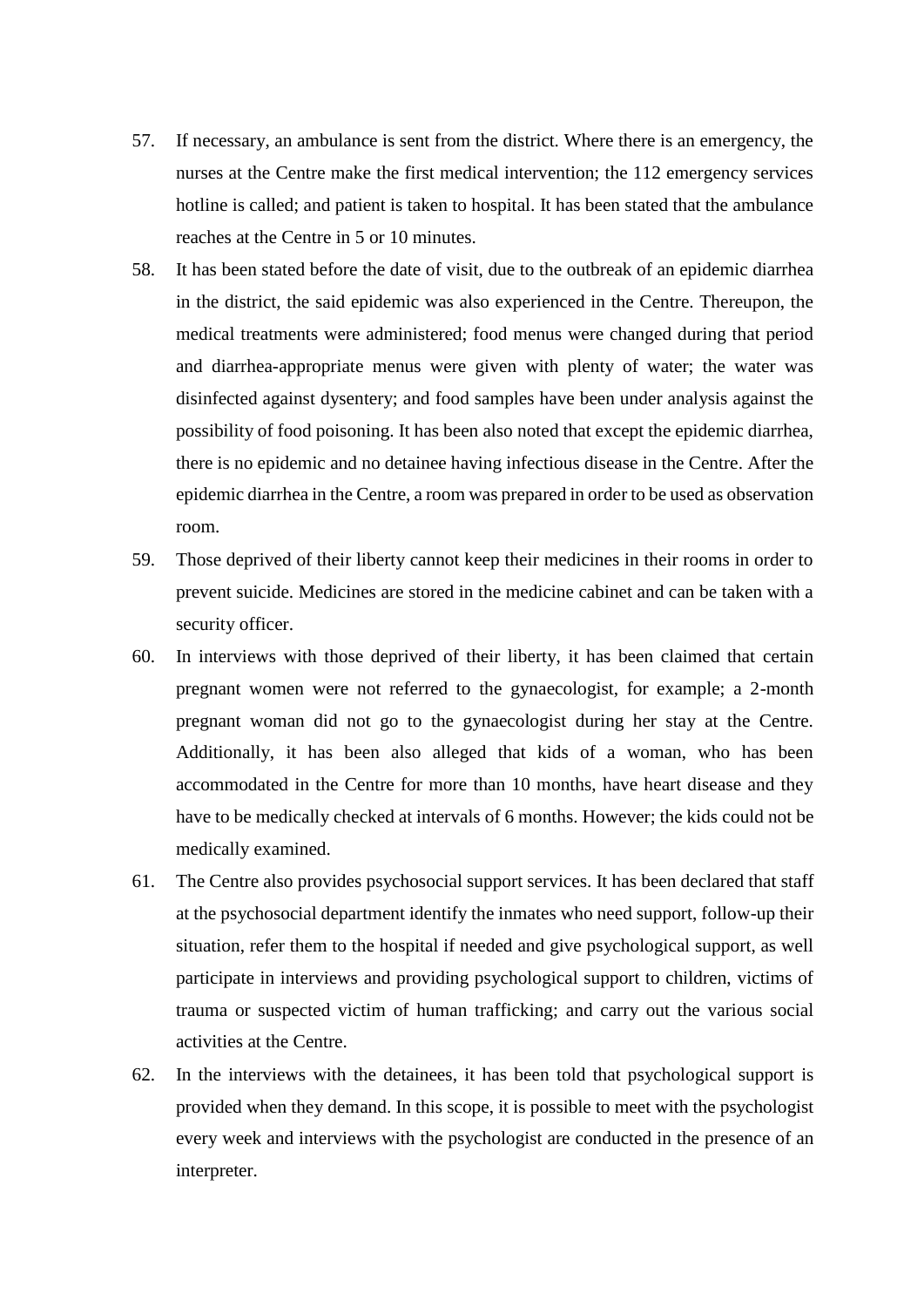63. 5 inmates committed suicide in the Centre. It has been stated that the reason of those suicides was the fact that the persons deprived of their liberty suffered trauma in their own country first and then in our country as a result of being brought to the Centre to be deported after their arrest. Psychological support is given to the persons in case of attempted suicide. It has been stated that the person is released with administrative supervision if it is considered that the situation is serious and it is not appropriate for him to stay in the institution.

### <span id="page-13-0"></span>**C.2.4. Food Provision**

- 64. There are 2 cafeterias where all detainees eat their meal in the Centre. As the cafeteria has a capacity of 250 people, the detainees come to the cafeteria in groups according to the floors they stay. Hot meals are provided for 3 times in a day free of charge. Meals are prepared by a catering company which was determined as a result of tender. The followings have been observed and established in respect of the food provision at the Centre during the visit: (i) menu is determined by a food engineer if it is necessary to follow a certain diet programme for diabetics; (ii) an appropriate menu is provided for sick, old, and pregnant detainees who should follow a fasting programme; (iii) supplementary food is provided for pregnant women and kids; and (iv) there are certain problems regarding both the quality and variety of foods, as well as preparation of menus as determined by the food engineer and providing supplementary food.
- 65. It has been stated that a sample from each meal is taken by both the Centre and the catering company preparing the meals, and these samples are stored for 72 hours, and additionally the mains water is analysed monthly.
- 66. There is also a canteen in the Centre and is open for 5 days. The detainees have complained about canteen prices and claimed that the products are sold at a higher price than the label prices. In the interview with the person responsible for the canteen, it has been stated that all sales can be documented by receipts, label prices are used and the recent price increase throughout the country was reflected in the canteen prices. In addition, the administration has stated that the detainees have been staying in the Centre for a long time, so that they are not aware of the price increase in the country. It has been observed that the prices of the products in the canteen are at market value.

### <span id="page-13-1"></span>**C.2.5. Daily Life, Activities and Training Services**

67. It has been noted that in general, each detainee can benefit from the library and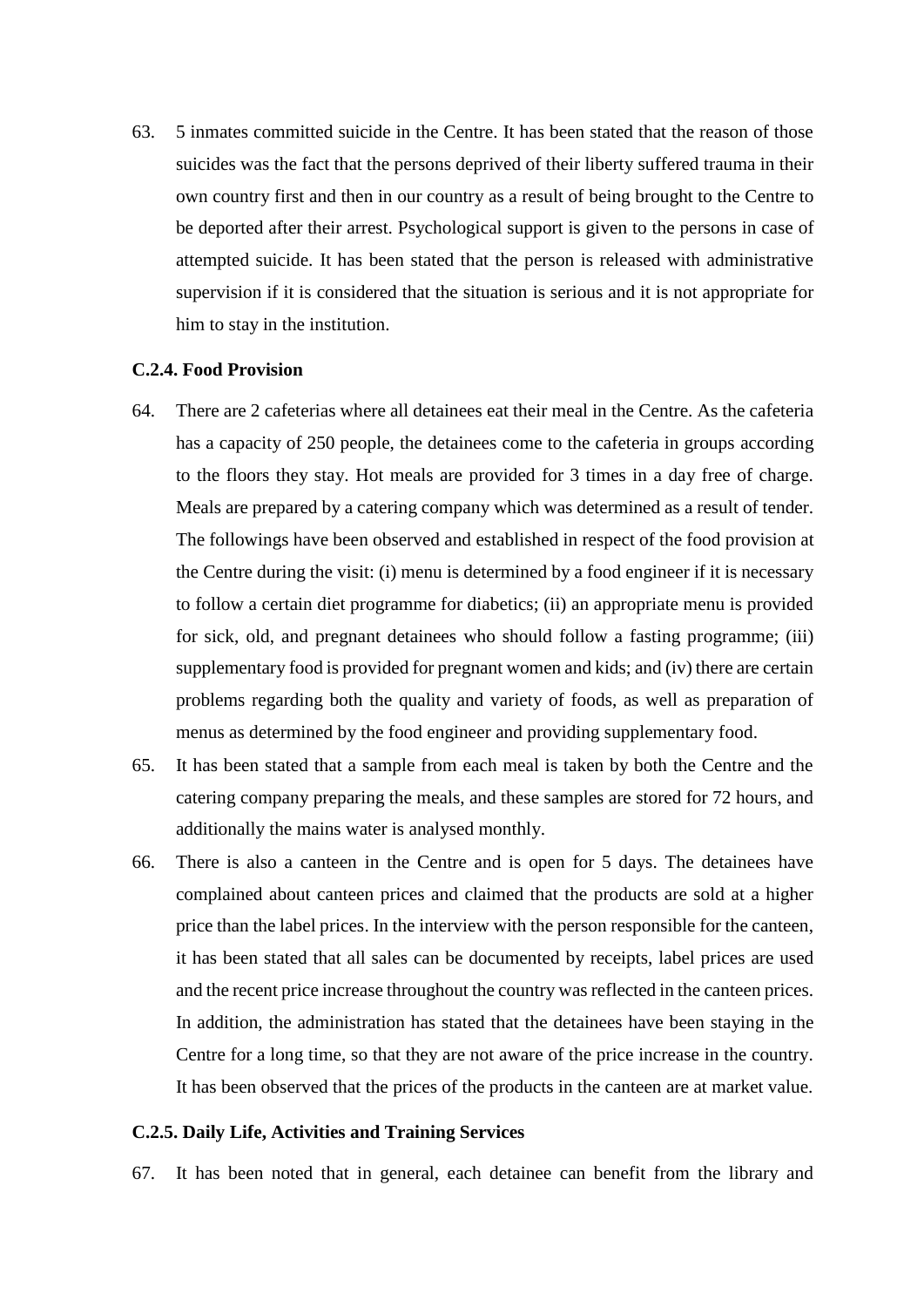gymnasium in the Centre; activities such as playgrounds for children and film screenings are planned on a weekly basis; additional programs are organised for special days such as holidays and mother's day; movies are played for kids and adults; and various activities are organised for all foreigners, especially for women and kids.

- 68. The use of the indoor sports hall is determined by the social worker. It has been observed that there are opportunities such as playing volleyball and basketball in the indoor sports hall, the hall can be reached by stairs and there is an entrance on the ground for people with physical disabilities. During the interviews, there were those who claimed that the indoor gym had not been used for four months.
- 69. The library has 1404 books in 18 different languages. The Russian translator is responsible for the library. During the visit, it has been noted that the books are taken to the floors by a portable library. However, it has been alleged that the library is not used by detainees, while the official letter received from the Centre indicated that the detainees could read in the library under the guidance of social worker. In the interviews, the detainees have stated that they could borrow two books once a week and they do not have any problems in getting books.
- 70. Religious books and other worship items are also provided to the detainees upon request.
- 71. If it is demanded, Turkish language education is provided. However, it has been pointed out that there are difficulties in providing regular education opportunities in the Centre, because there is a problem in determining a common language due to foreigners speaking different languages, and the short-term stay of most people makes it difficult to provide continuous education.
- 72. It has been stated that certain activities are organised for the detainees such as hand skill courses like jewellery design, cinema, inflatable pool activity in the garden of the institution (by giving priority to families and kids), picnic, and going to the cinema outside the Centre during holidays.
- 73. The Centre has a kindergarten for children aged 3-6 years.

In the kindergarten, a preschool teacher assigned by the Public Training Centre provides education, and it is difficult for children of different nationalities and age groups to stay together and the length of their stay varies; however, children can benefit from kindergarten every other day. There is also a children's playroom and a park.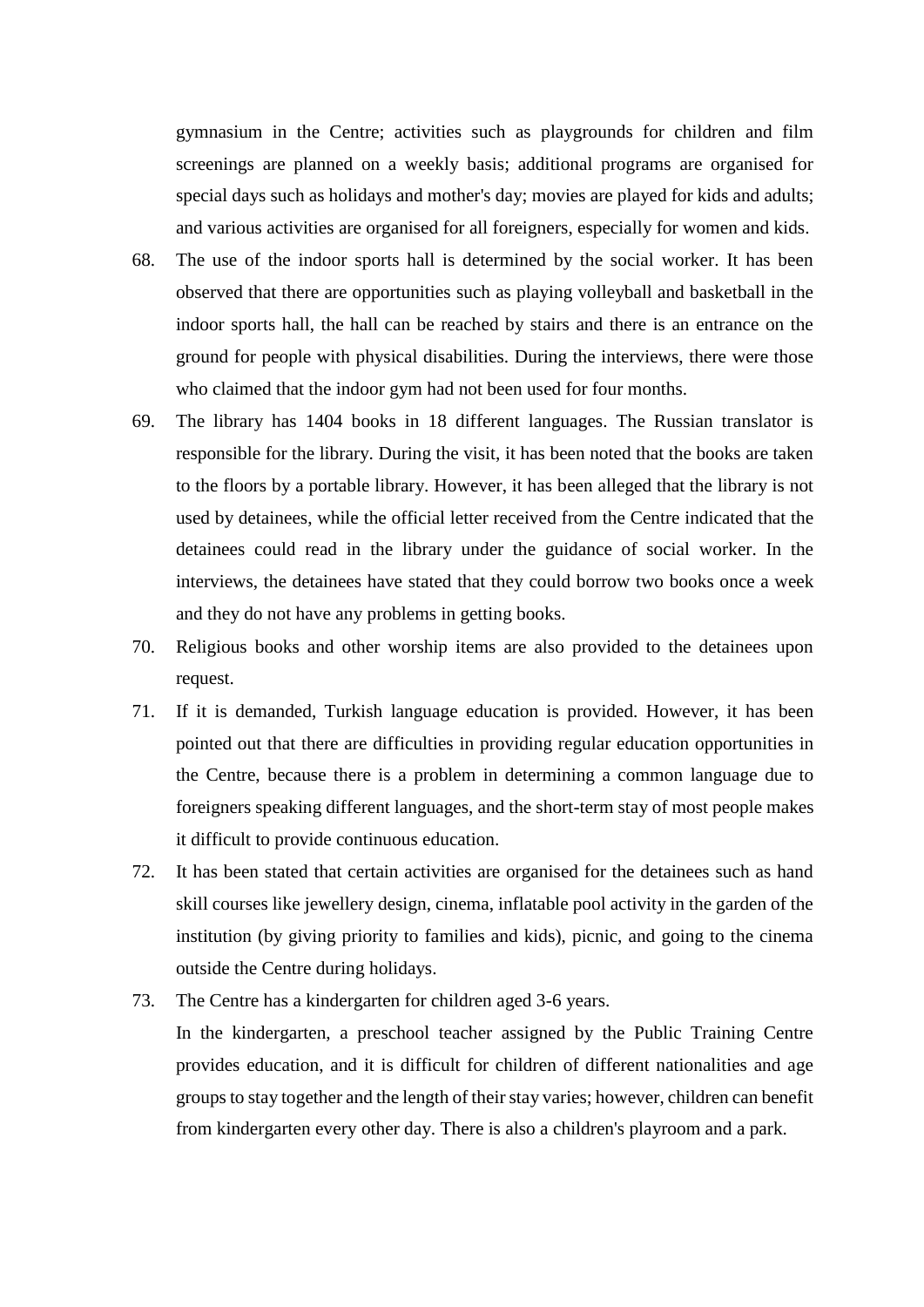- 74. The detainees benefit from the open air for at least one hour each day; kids can benefit from the outdoors if they are with their parents; older children can go out in company with social workers and psychologists, and the ventilation period is applied longer for children. In addition, floor doors are kept open until 12:00 p.m.
- 75. During the interviews, the detainees have complained that the Centre does not have any activities to spend their time in, and requested permission to play games such as chess or cards in the rooms. The administration has responded that the games in question are not allowed because of the possibility of gambling.
- 76. The detainees, in addition, have stated that they are able to get books to study; however, they cannot study due to the lack of pencils in their rooms. It has been established that no pen is given to the detainees for security reasons.
- 77. It has been observed that there are television rooms on the floors which are mostly used by children. It has been stated that there are very few channels on television and all channels are in Turkish.

### <span id="page-15-0"></span>**C.2.6. Access to a Lawyer, Communication with the Outside and Visit**

- 78. The detainees meet their visitors in interview rooms within the framework of the Procedures and Principles of the Removal Centre. Relatives of the detainees up to 3<sup>rd</sup> degree may visit the Centre twice a week. There are suitable areas for face-to-face interviews in the interview rooms. In addition, the detainees, if deemed necessary, are allowed to communicate with embassies via the Internet (Skype). In addition to this, during the interviews, there are those who requested to be transferred to a centre close to their family, stating that they cannot meet with their family due to the fact that their families live in another province.
- 79. The detainees can only make calls 2 days in a week via payphone. On the other hand, the detainees have claimed that the right to telephone contact is frequently restricted and the duration of the telephone call lasts 5 minutes.
- 80. The followings have been observed in respect of interviews with lawyer: (i) most of the detainees have a lawyer; (ii) necessary measures are taken to access to a lawyer; (iii) they are able to interview with their lawyers within working hours whenever they wish in the lawyer interview rooms; (iv) phone cards are distributed to access to a lawyer and to provide communication with the Bar; and (v) the number of the Gaziantep Bar is found where the pay phones are.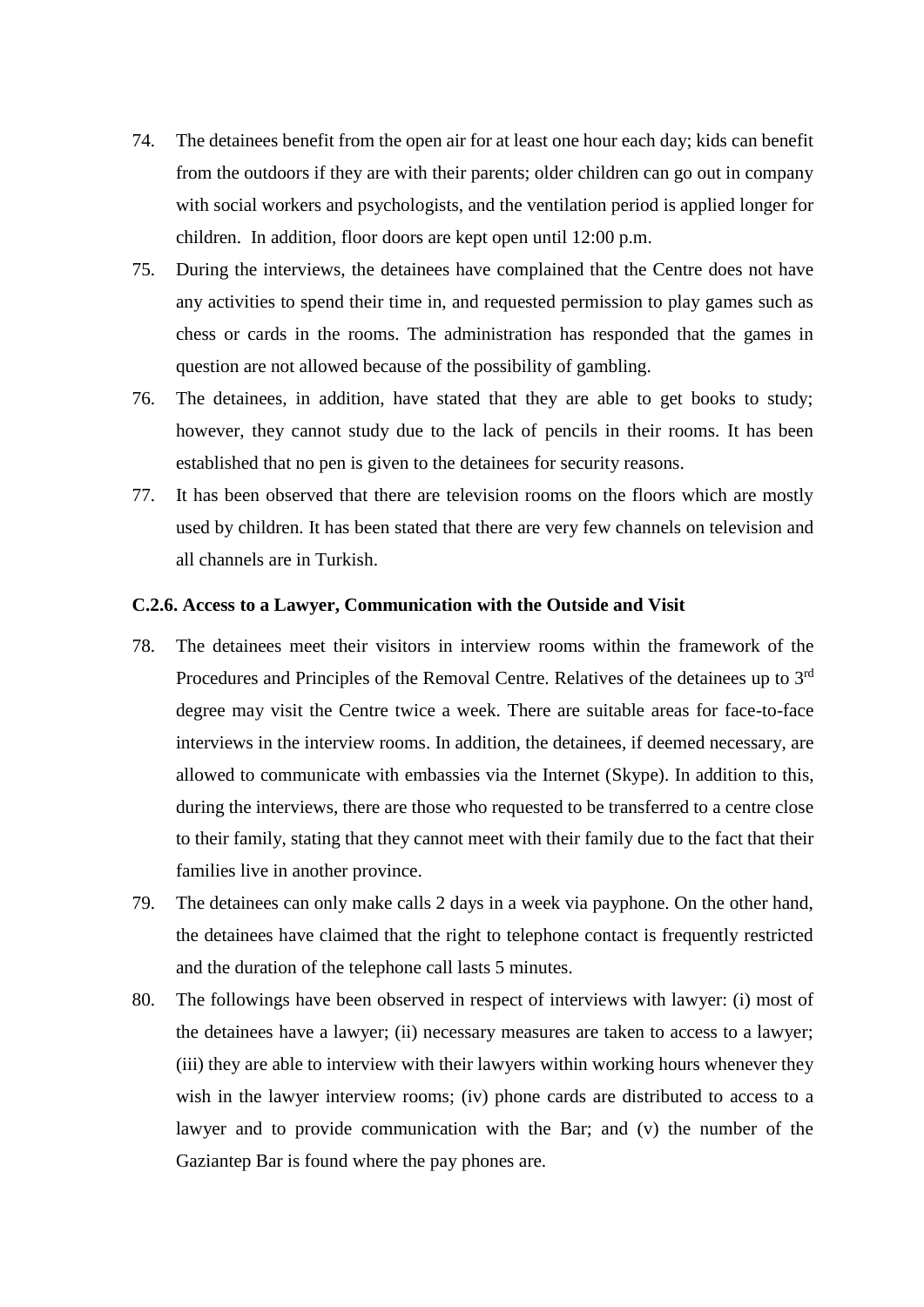The detainees have not complained about access to/interview with the lawyer. However, there have been complaints that the lawyer fees are very high.

### <span id="page-16-0"></span>**C.2.7. Disadvantaged Groups**

- 81. The status of detainees is examined by the psychosocial service before being taken to the Centre, and if the persons with special needs are identified, they are then evaluated in detail by the social worker and psychologist. Those who are found to have special needs are followed and if needed, they are referred according to their sensitivity; their needs are met and the procedures that should be followed are accelerated.
- 82. There are no unaccompanied children in the Centre.
- 83. It has been stated that there are three rooms with a capacity of three persons with disabilities which were prepared for disabled people who are deprived of their liberty; these rooms are accessible by a lift; there is also a disabled access ramp at the entrance of the Centre; and if a person with disability is present at the Centre, the procedures in respect of him are primarily completed.

### <span id="page-16-1"></span>**C.2.8. Security**

- 84. Internal security of the Centre is provided by 87 private security officers and external security is provided by 45 law enforcement officers assigned by the District Gendarmerie Command. The gendarmerie staff do not carry out any activities within the Centre. The security officers work for 24 hours a day.
- 85. There are 302 security cameras in the Centre. The cameras were located in public areas only and no security cameras were installed in the rooms. The camera footage is kept for 6 months.
- 86. There have been 8 judicial cases which were occurred at the Centre and communicated to the relevant authorities. 5 of them were attempt to suicide, one was forgery of official document, and one was attempt to take drug into the Centre (staff recognised that the health status of a detainee, who swallowed the capsule, was not good and the detainee was taken to the hospital).
- 87. The Centre has an active fire alarm system.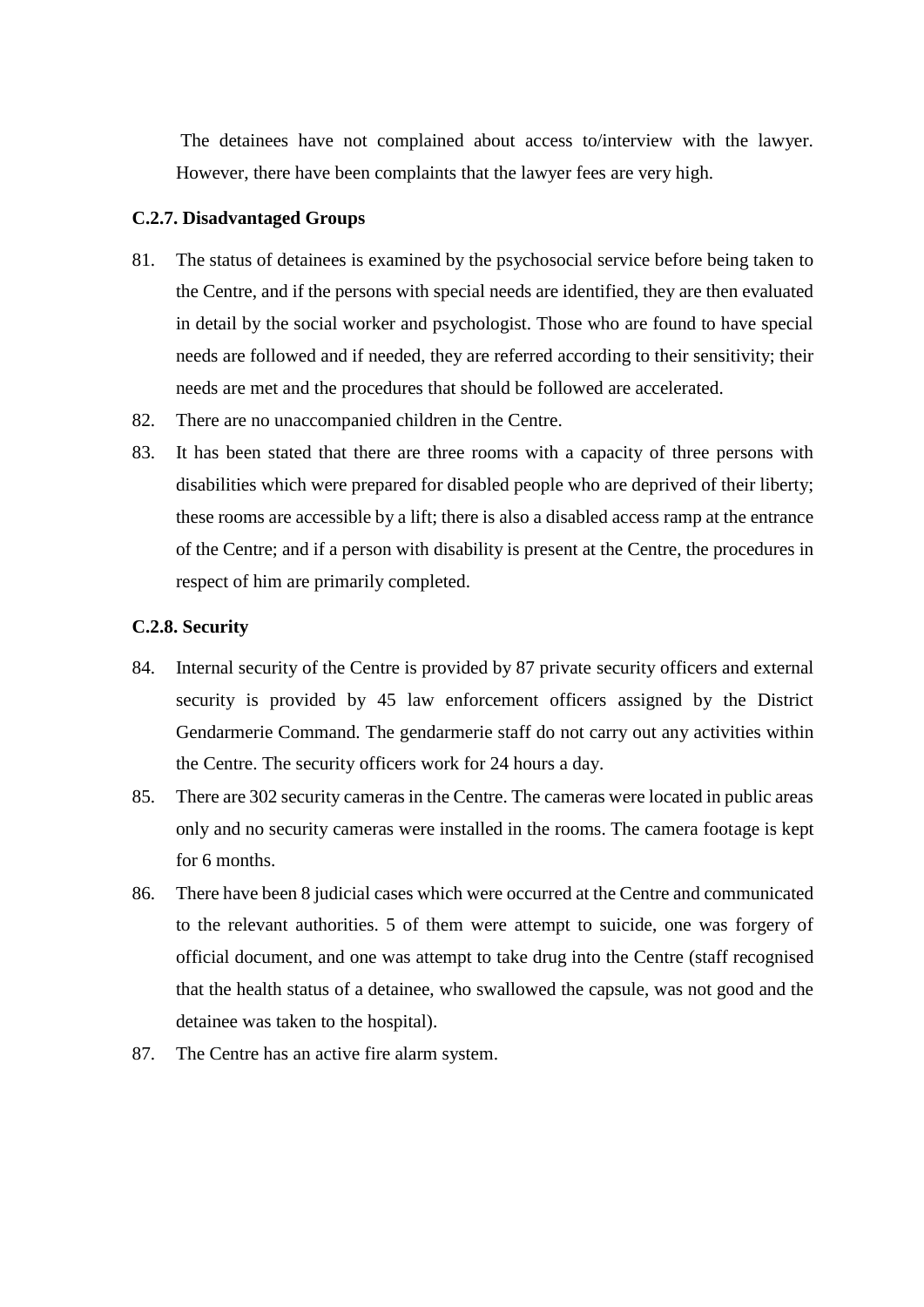88. It has been noted that there are no incidents of absconding or rebellion in the Centre frequently; only one detainee absconded on 11 June 2016. Thereupon, the necessary staff and measure in respect of the material conditions of the Centre were taken around the building.

### <span id="page-17-0"></span>**D. RECOMMENDATIONS**

- 89. During the visit, various complaints have been made about the staff of the Centre. Where people are deprived of their liberty, attitudes and behaviour of staff towards detainees are important. Pursuant to Article 16 entitled "General Provisions as to Staff" of the Directive on the Working Principles and Procedures of Removal Centres, "Staff working at the centre shall be respectful, serious, honest and impartial towards the people who are accommodated there". In this framework, as stated in the standards developed by the European Committee for the Prevention of Torture ("CPT"), the staff responsible for the surveillance of the detainees should be carefully selected, have the necessary professional skills and appropriate training<sup>2</sup>. Likewise, the CPT should possess well-developed qualities in the fields of interpersonal communication and cultural sensitivity, given the diverse backgrounds of the detainees. Further, at least some of them should have relevant language skills. In addition, they should also be taught to recognise possible symptoms of stress reaction (related to post-traumatic or socio-cultural changes) displayed by detained persons and to take appropriate action.
- 90. It has been welcomed that a number of training have been provided for the different groups working at the Centre on the subjects of fundamental human rights, children's rights, working with disadvantaged groups, trauma and victim identification process, gender equality, cultural differences, social psychology, migrant psychology, supervision of removal centres, deportation procedures, international protection application procedures, crisis intervention etc. However, in order to ensure the continuity of such in-service trainings and in addition to these trainings, a training should be provided for the staff covering national legislation and international standards, including Manual on the Effective Investigation and Documentation of Torture and Other Cruel, Inhuman or Degrading Treatment or Punishment (Istanbul Protocol), in respect of torture and ill-treatment.

<sup>2</sup> CPT Standards, CPT/Inf/E (2002) 1 - Rev. 2010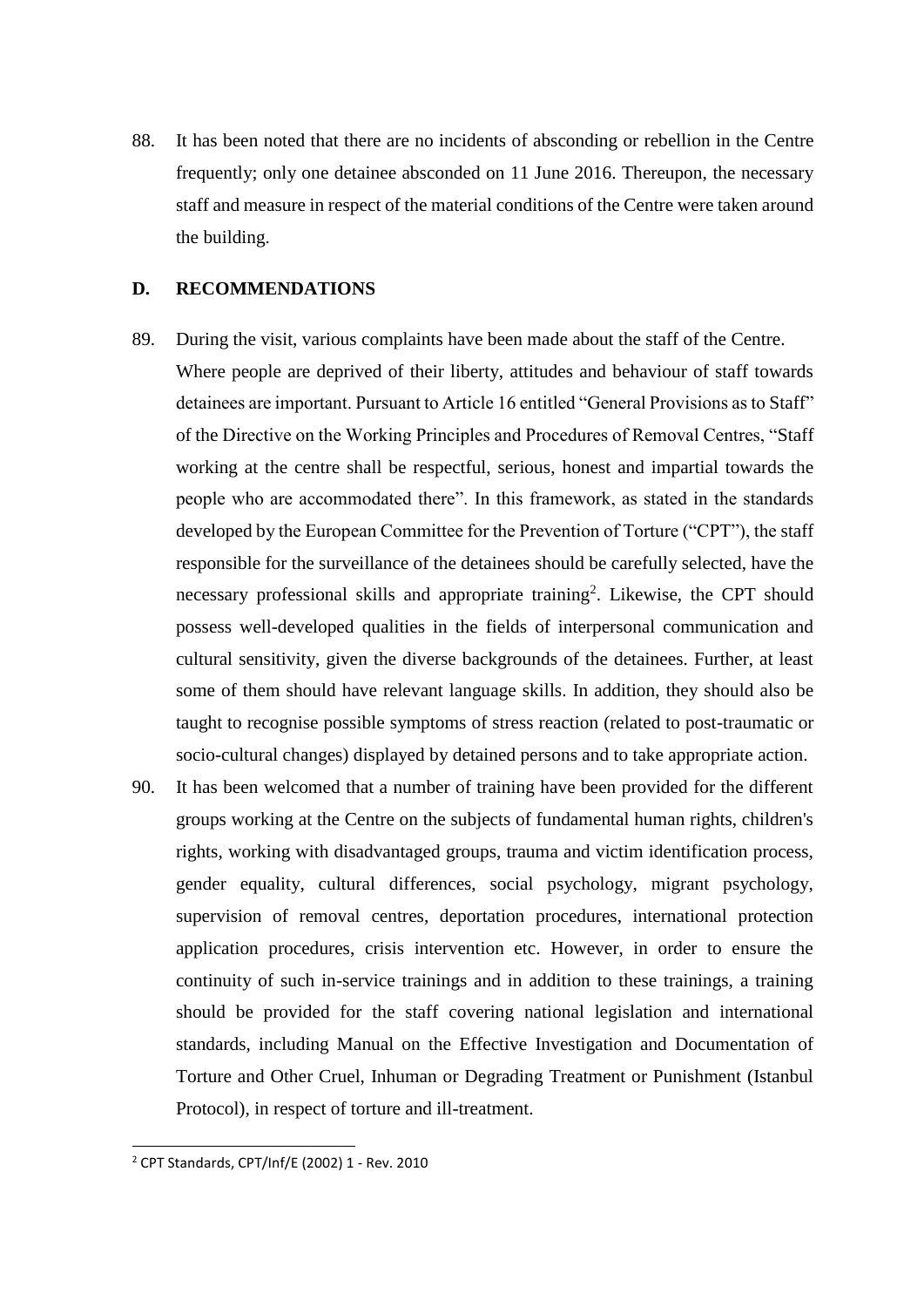- 91. During the visit to the Centre, it has been understood that the measures to be taken in accordance with the principles and standards mentioned above are of importance for the Centre, especially considering the allegations and attitudes witnessed in the treatment of the staff responsible for surveillance the towards the detainees. On the other hand, it is considered that psychosocial support might be provided to the staffs who work in places where the persons deprived of their liberty are kept, when they need it due to the particular difficulties of the duty they perform.
- 92. According to the CPT, effective complaints procedures are basic safeguards against ill-treatment in removal centres<sup>3</sup>. In this context, it is recommended that at the Centre, in order to avoid any issues that may constitute ill-treatment, interviews be conducted on a regular basis as to whether ill-treatment is at stake providing that the information of those deprived of their liberty is kept confidential, and it is further recommended that open-ended questions be asked during the psychologist interviews to clarify this issue. Furthermore, it is considered that the complaint boxes in the Centre should be opened on a certain day of the week by a staff who is trusted by the detainees, such as social workers, and that the petitions should be regularly submitted to the administration.

93. One of the safeguards against ill-treatment is disciplinary procedure. This procedure should be carried out in parallel with judicial proceedings, and the disciplinary offences of the relevant staff should be systematically examined whether or not the conduct in question constitutes a criminal offence<sup>4</sup>. As mentioned under the title of "Procedures on Torture, Illtreatment and Complaint", during the visit, the detainees made various allegations and a case is witnessed regarding the treatment of staff against detainees. Within this framework, it has been seen from the documents submitted to our Institution and included in the annex of the Report that the administration heard statements of the relevant staff and detainees and got information from them. However, the fact that the detainees informed them that they did not wish to file complaint in respect of the allegations and incidents in question should not prevent the detailed, comprehensive and rigorous conduct of the administrative investigation. Within this framework, an effective administrative investigation process should be carried out in order to determine whether the relevant staff has a responsibility and to apply the necessary

 $\overline{a}$ 

<sup>&</sup>lt;sup>3</sup> European Committee for the Prevention of Torture and Inhuman or Degrading Treatment or Punishment (CPT), Factsheet, March 2017, CPT/Inf(2017)3, "Immigration detention". <https://rm.coe.int/16806fbf12m> <sup>4</sup> CPT Standards, CPT/Inf/E (2002) 1 - Rev. 2010, p.86.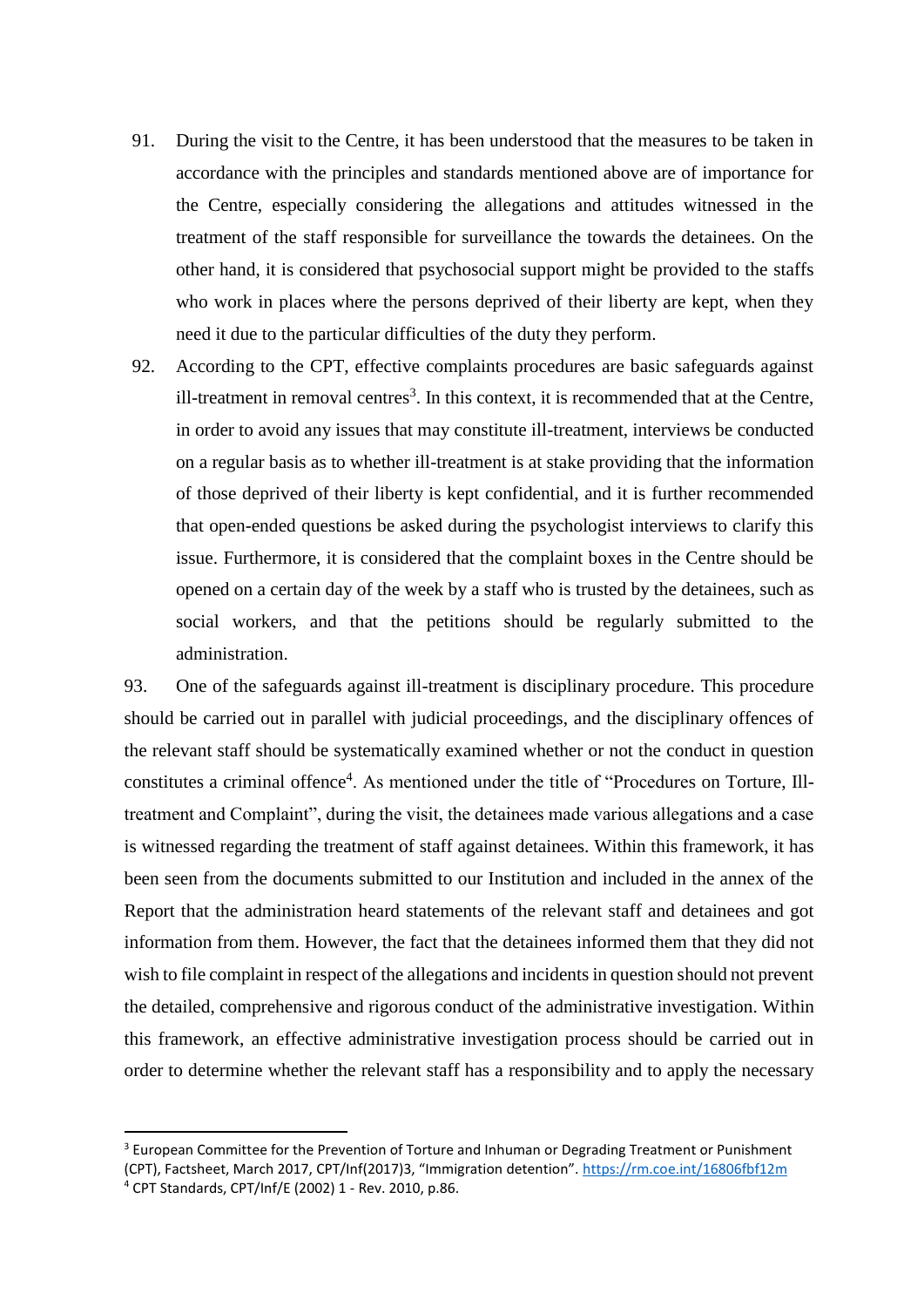sanctions if their responsibilities are determined.

- 94. Having regard to the purpose of the detention of the persons deprived of their liberty, a varied regime of activities should be constituted, which should reflect the nature of their deprivation of liberty and should include limited restrictions<sup>5</sup>. In this context, the detainees should have every opportunity, including regular access to a telephone and accepting visitors, to remain in meaningful contact with the outside world, and within the detention facility, detained persons should be restricted in their freedom of movement as little as possible. The longer the period for which persons are held, the more developed should be the activities which are offered to them, such as language classes, computer classes, gardening, arts and crafts, and cookery skills<sup>6</sup>. Within the framework of the said standards, the duration of phone calls should be at a level that detainees are able to be in contact with the outside world. Particularly, necessary measures should be taken to ensure that detainees whose family lives far away can protect family ties; and if necessary, they should be accommodated in a removal centre near their family. In addition, the number and diversity of activities at the Centre should be increased to reduce the negative effects of their detention. In addition, considering the needs and demands of detainees, it should be considered to provide access to channels on television in Arabic and other languages understood by detainees. Lastly, although the persons deprived of their liberty are not given pen for security reasons, it is considered appropriate to give pen to people by taking the necessary measures in order to maintain their personal development.
- 95. In addition to the activities organised at the Centre, having regard to the Article 3 of the Convention on the Rights of the Child prescribing that "In all actions concerning children, whether undertaken by public or private social welfare institutions, courts of law, administrative authorities or legislative bodies, the best interests of the child shall be a primary consideration", and similarly the principle of "best interest of child" set out in the Constitution of the Republic of Turkey, there is a need to create opportunities for children to improve themselves by providing more activities for children.

 $\overline{a}$ 

<sup>5</sup> CPT Standards, CPT/Inf/E (2002) 1 - Rev. 2010

<sup>&</sup>lt;sup>56</sup> European Committee for the Prevention of Torture and Inhuman or Degrading Treatment or Punishment (CPT), Factsheet, March 2017, CPT/Inf(2017)3, "Immigration detention", s.5. <https://rm.coe.int/16806fbf12m>